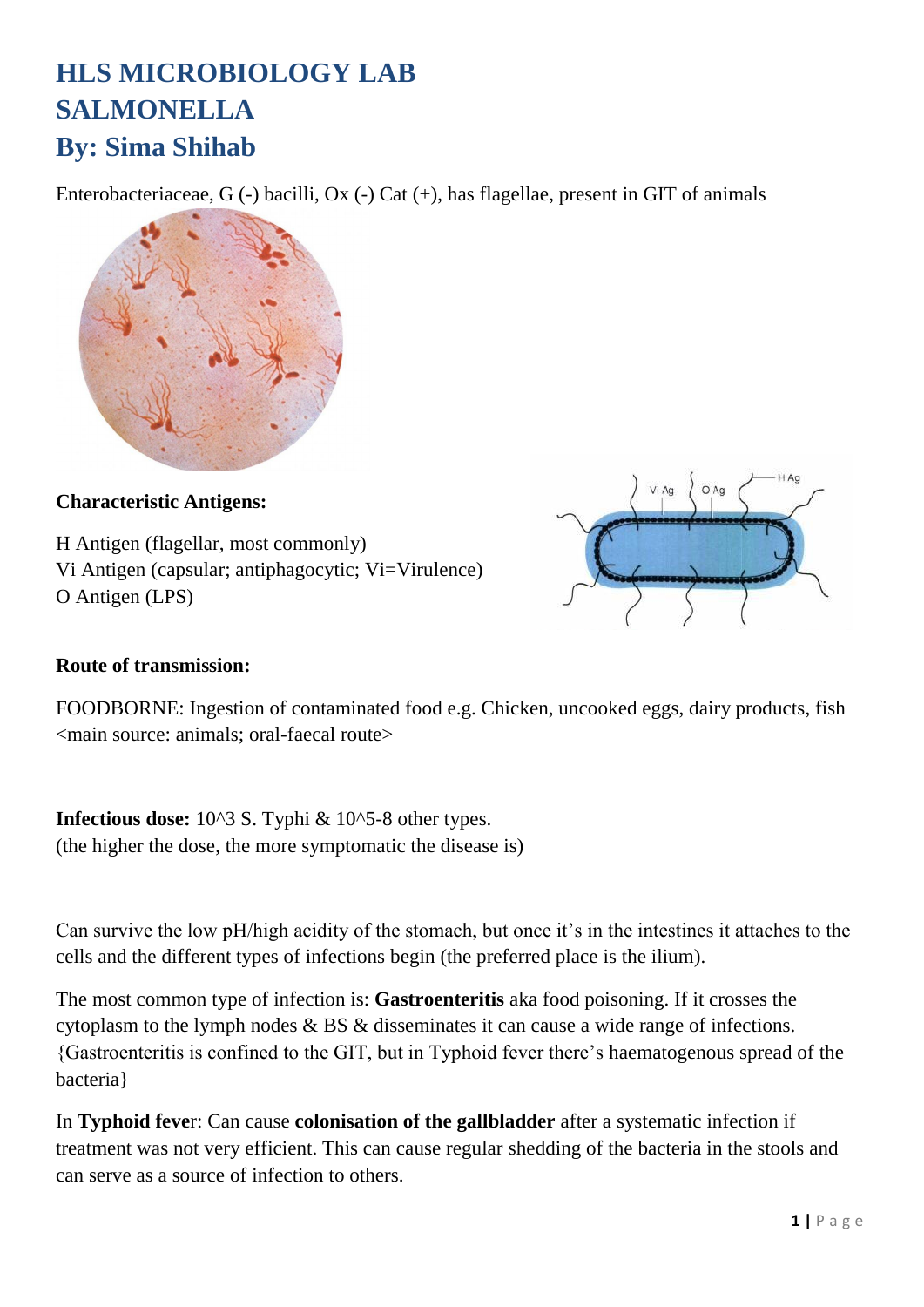Four forms of Salmonella infection exist:

- 1) Gastroenteritis:
	- Symptoms: Diarrhoea, dizziness, fatigue, vomiting, abdominal cramps (non-bloody stools, with or without mucous)
	- Onset of initial presentation of symptoms in patient: within 6-48 hrs of ingestion
	- Spontaneously resolves
	- Can cause dehydration; treat with fluids and electrolyte replacement.

## 2) Septicaemia:

- Presence & Multiplication of the bacteria in the blood
- Cross to different organs: Liver, spleen, BM... etc
- Symptoms: Fever, malaise, hypotension
- Later stages: Septic shock, DIC, hypotension, renal failure

## 3) Enteric Fever (Typhoid fever):

- Onset of action: 10-14 days (unlike Gastroenteritis which only takes a few hours)
- Takes around 10-14 mins to develop
- How long does it last?
- It has spread to the organs before the symptoms have started
- Common response: fever + pink rash

### 4) Asymptomatic Colonisation (Carrier state):

- Occurs in 1% of patients after inadequate treatment of Typhoid fever and resolution of its symptoms
- In gallbladder
- Even with gallbladder colonisation, re-endurance of the infection is NOT common.

QUESTION: What is the reason behind Salmonella causing different types of infections in different cases?

> Depending on the SPECIES. Typhoid: S. Typhi & S. Paratyphi & rarely S. Cholerasuis Gastroenteritis: S. Gastroenteritidis & S. Typhimurium





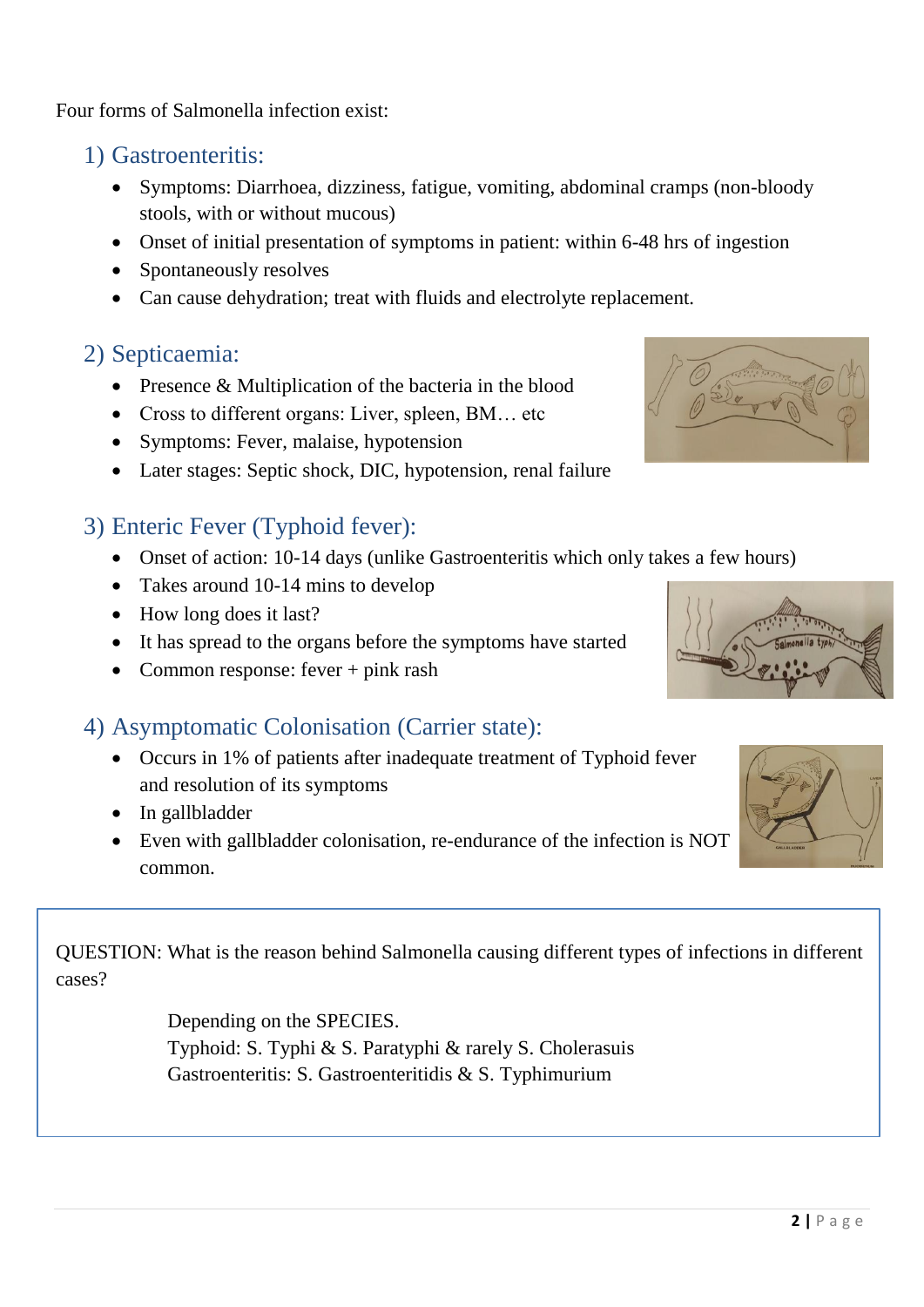# **Diagnosis of infection (of Typhoid fever):**

- 1) **Physical Examination:** the previously mentioned symptoms; abdominal cramps, rashes, raised body temperature
- **2) Labs & Tests:** 
	- a. Blood culture (week 1 POSITIVE; afterwards NEGATIVE due to the formation of antibodies)
	- b. Stool culture (week 1 NEGATIVE; week 2 POSITIVE)
	- c. Blood serology (after 10 days the Antibodies' titre would be significant) \*UNCOMMON: urine test for concomitant appearance of antigens in the urine\*
- 3) **Imaging:** Ultrasound {hepatosplenomegaly}



However, all these diagnostic methods are clinically insignificant as when a patient presents with fever, they are directly started on empirical treatment with a broad-spectrum antibiotic prior to lab results.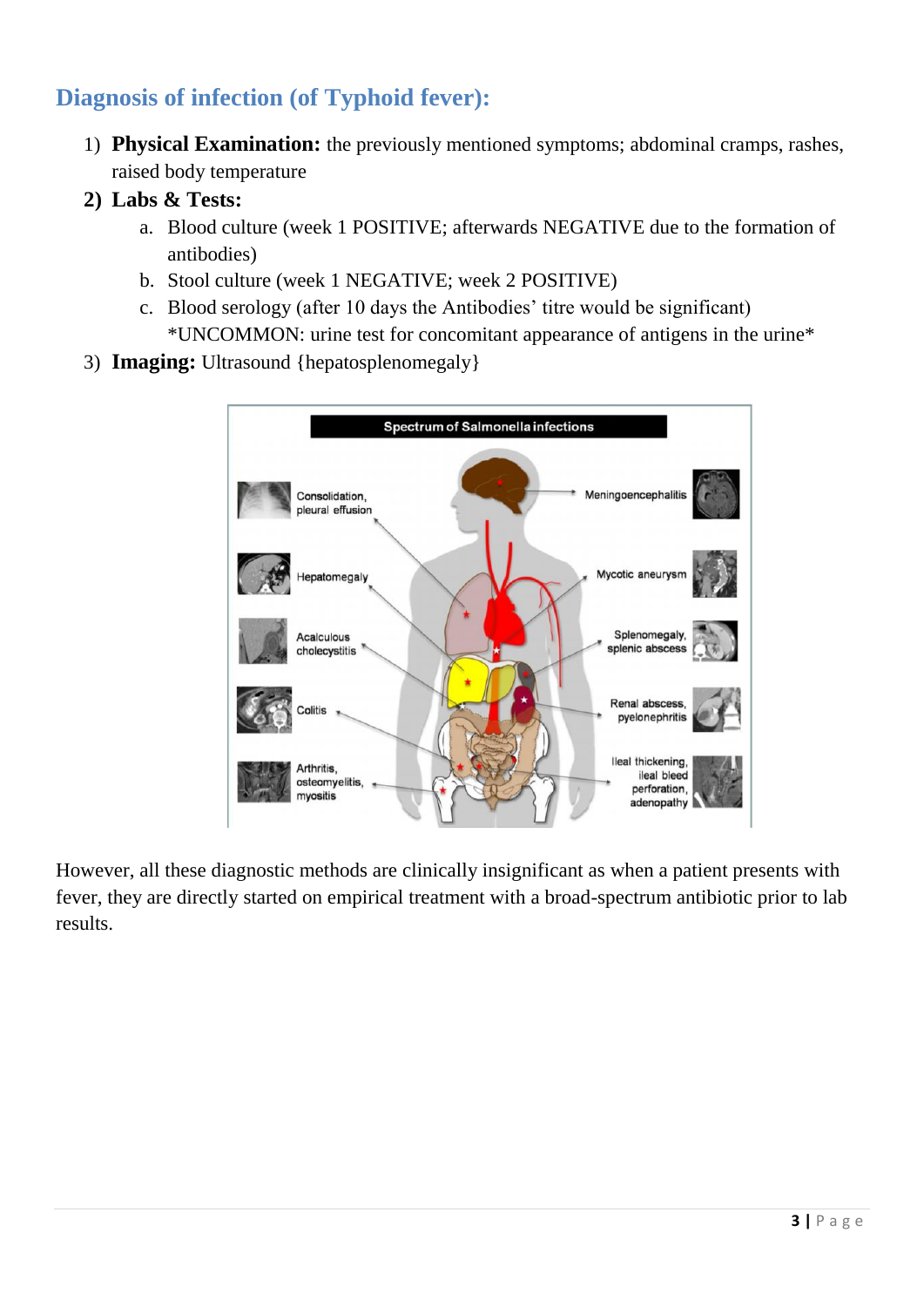**WIDAL TEST:** a serologic test depending on antigen-antibody reaction causing agglutination.

- Sample is: Serum (containing the antibodies against O or H antigens)
- Application of Widal Test: Salmonella
- Principle & Result Interpretation: Two main types:

1) **qualitative:** test for antigens H & O of Typhi & Paratyphi

Agglutination-> positive for presence of Ab in the blood.



Antigens used (6 total): S. Typhi O S. Typhi H S. Paratyphi A O S. Paratyphi A H S. Paratyphi B O S. Paratyphi B H + Negative & Positive Controls \*H is marked Red and O Blue\*

{if agglutination occurs this does NOT mean there's a significant infection and therefore we have to perform the quantitative test}



#### 2) **quantitative**

| Test tube       |      |      |      | 4     |       |       |          |                     |
|-----------------|------|------|------|-------|-------|-------|----------|---------------------|
| <b>Dilution</b> | 1:20 | 1:40 | 1:80 | 1:160 | 1:320 | 1:640 | 1 : 1280 | Control<br>(saline) |

#### Requirements:

- o 8 test tubes containing H Antigen
- o 8 test tubes containing O Antigen

In either, the first tube's concentration is 1/20, the second 1/40, and so on...

[2-fold dilution]

1<sup>st</sup> tube: 1.9 mL Normal Saline + 0.1 mL of serum containing the Abs.

We take 1 mL of the 1<sup>st</sup> tube (contains  $0.05$  mL of serum) and add it to the 2<sup>nd</sup> tube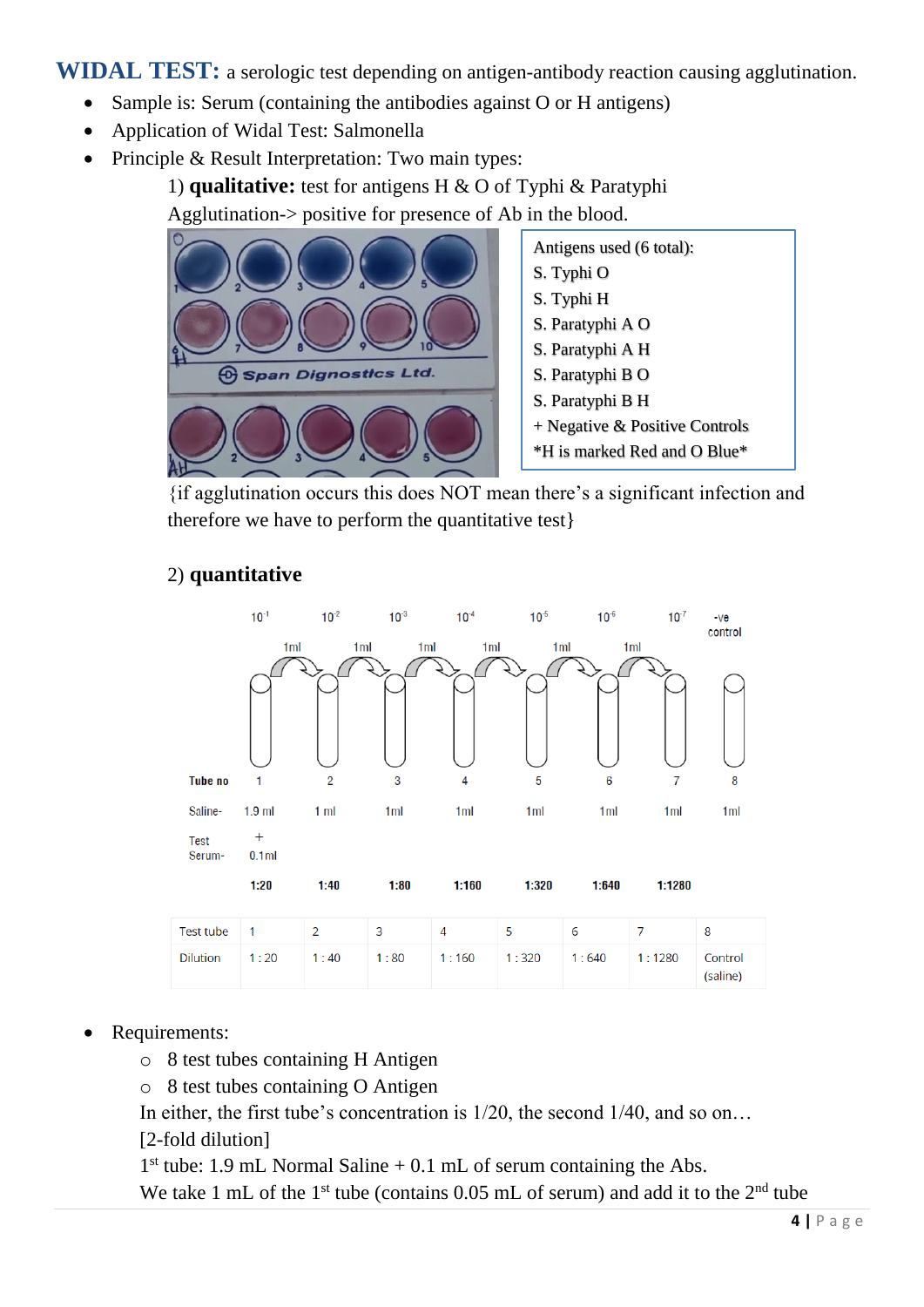\*Recall:  $D=X/(X+Di)$ 

- If agglutination happens at a lower concentration, this is indicative of a more serious infection.
- Result Interpretation: Infection is of clinical significance if the there's agglutination at **1/80 or higher for Ab O** or **1/160 or higher for Ab H \*only one titre would be raised at a time; either O or H.**

QUESTION: why did we start this test with  $1/20$  concentration in the  $1<sup>st</sup>$  tube and NOT  $1/2$ ?

Because very minimal concentrations of the Antibody are needed to indicate a significant infection; therefore if we start at 1/2 we'll need too many tubes and dilution processes which is unnecessary.

QUESTION: Why do we observe the serum being positive to only ONE antibody (Anti O or Anti H) but not the other in the course of one infection?

Our immune system recognises one epitope (surface antigen) in each infection and therefore cannot produce 2 different antibodies for 2 different antigens at the same time.

QUESTION: In most infections we usually see the serum positive for H not O, why is that?

Ag H is more easily recognised due to its relative location (on the surface outside) whereas Ag O is present inside the capsule/less superficially.

QUESTION: Why is the titre considerably higher for the significant infection with Ab-H (1/160) compared to Ab-O (1/80)?

Most normal flora exhibit Antigen H and with transient bacteraemia we have Antibodies to this antigen normally. (I.E. to exclude cross-reactivity with normal flora) therefore lower dilutions are not significant.

Person-to-person transmission is VERY COMMON; e.g. through contaminated drinks and handling of food.

Most commonly used antibiotic for Enteric Fever: **Fluoroquinolones**.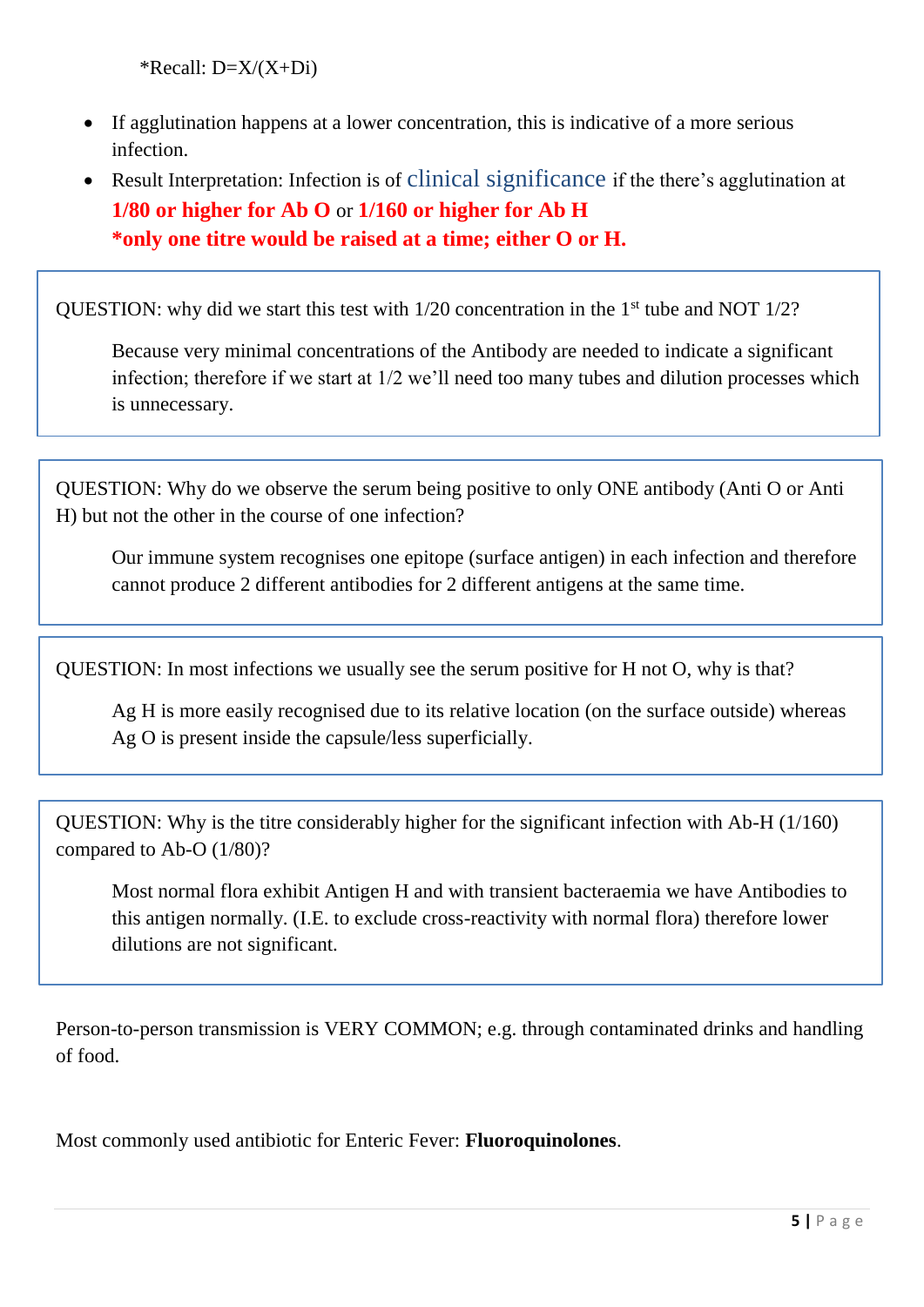S. Paratyphi symptoms (in enteric fever) are of less severity and shorter duration compared to S. Typhi.

After ingestion of the bacteria, it reaches the intestines but does not cause disease, then spreads to the blood stream (needs 1-2 weeks) before reaching the body organs and causing symptoms.

Serology tests cannot be performed before 10 days have passed.

Blood/stool samples Cultured on: **S-S Agar, XDL Agar, DCA Agar, MacConkey Agar** (not selective), **Bismuth Sulfate Broth** (inhibits other normal G- bacteria in the stool), **CLED Agar** (may be used for all types of bacteria; non-diagnostic).

# **Biochemical Tests (IMViC)**

 $I = Indole test$ M= Methyl Red test Vi=Voges-Proskauer test C= Citrate utilisation test

## **Indole test: (Media: Tryptone Water aka Tryptone Broth)**

contains tryptophan. If bacteria has tryptophanase enzyme, a volatile gas (Indole) would appear at the surface of the test tube:

Tryptophanase

Tryptophan — Tryptophanase Ammonia + Indole + pyruvic acid

Indole is detected by using **Kovac's Reagent**-> appearance of a Red Ring at the surface of the tube.

SALMONELLA IS INDOLE POSOTIVE.



uses Methyl Red reagent. Will be discussed in GIT.

### **Voges-Proskauer test:**

Requires KOH reagent. Will be discussed in GIT.

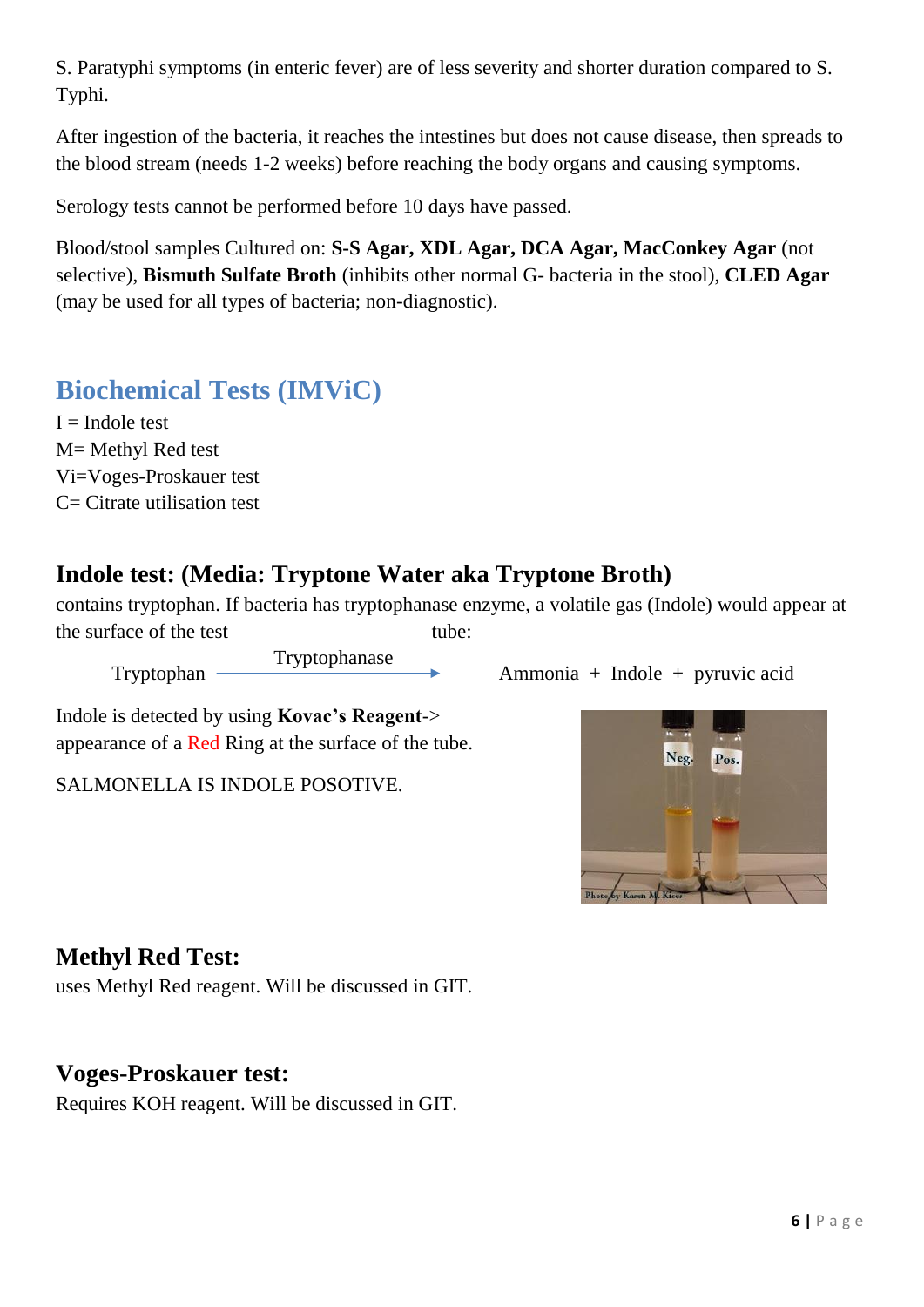### **Citrate Test:**

citrate test indicates the bacteria's use of Citrate as the only source of Carbon. Not a broth, only a slant surface. 24-hour incubation.

Citrate Media: green in colour.

 $Citrate \longrightarrow Acctic \text{Acid} + Oxaloacetic \text{Acid}$ Oxaloacetic Acid  $\frac{\text{Further Degrades}}{\text{Na+ + CO2} \rightarrow \text{Na2CO3}}$ (↑pH of Media) **Citrase** 

Increase in pH of the media is visualised by the blue colour of the indicator **Bromothymol Blue.** <change of colour from green to blue>

THIS TEST IS POSITIVE IN SALMONELLA <br>A= negative



 $B = Positive$ 

Another Important test to differentiate between Salmonella & Shigella Gastroenteritis: **S-S Agar.** Salmonella is H2S POSITIVE.

Salmonella colonies on **Bismuth Agar** appear black in colour due to the production of H2S.